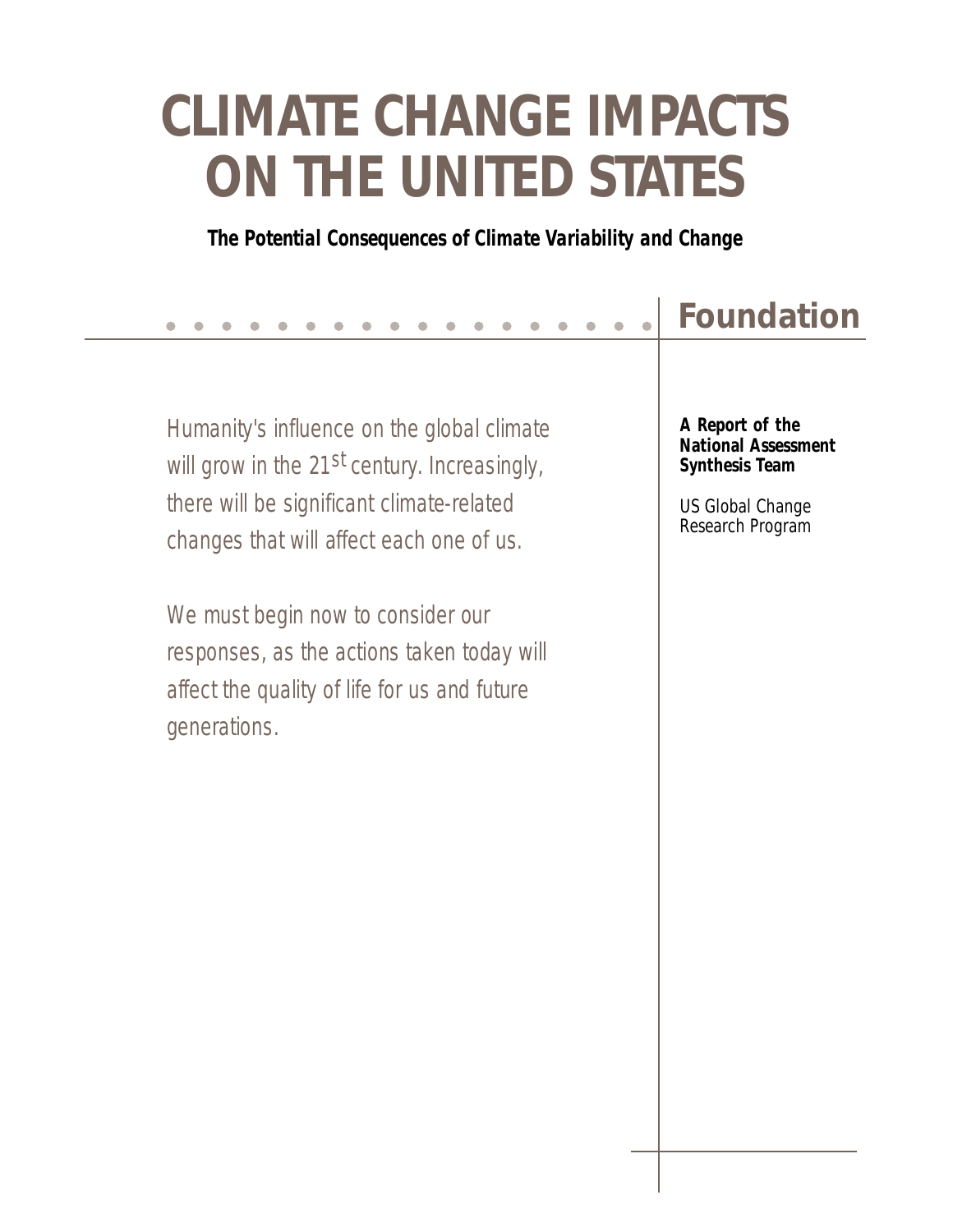#### PUBLISHED BY THE PRESS SYNDICATE OF THE UNIVERSITY OF CAMBRIDGE The Pitt Building,Trumpington Street,Cambridge,United Kingdom

CAMBRIDGE UNIVERSITY PRESS The Edinburgh Building,Cambridge,CB2 2RU,UK 40 West 20th Street,New York,NY 10011-4211,USA 10 Stamford Road,Oakleigh,VIC 3166,Australia Ruiz de Alarcón 13,28014 Madrid,Spain Dock House,The Waterfront,Cape Town 8001,South Africa

http://www.cambridge.org

First published 2001

#### Printed in the United States of America

ISBN 0-521-00075-0 paperback

This report was produced by the National Assessment Synthesis Team,an advisory committee chartered under the Federal Advisory Committee Act to help the US Global Change Research Program fulfill its mandate under the Global Change Research Act of 1990.The report was turned in to the Subcommittee on Global Change Research on October 31,2000. The National Science and Technology Council has forwarded this report to the President and Congress for their consideration as required by the Global Change Research Act.

Administrative support for the US Global Change Research Program is provided by the University Corporation for Atmospheric Research,which is sponsored by the National Science Foundation. Any opinions, findings and conclusions or recommendations expressed in this publication are those of the authors and do not necessarily reflect the views of the National Science Foundation or the University Corporation for Atmospheric Research.

This report was prepared at the request of the US government and is therefore in the public domain.However, some materials used in the report are copyrighted (as noted in the figure captions) and permission was granted to the US government for their publication in this report. In all cases,credit must be given for copyrighted materials. For commercial uses that include copyrighted materials,permission for reproduction must be sought from the copyright holders.

> Comments on this report should be addressed to: Office of the US Global Change Research Program 400 Virginia Avenue SW, Suite 750,Washington DC 20024 http://www.usgcrp.gov

The recommended citation of this report is as follows: National Assessment Synthesis Team *Climate Change Impacts on the United States: The Potential Consequences of Climate Variability and Change,* Report for the US Global Change Research Program, Cambridge University Press,Cambridge UK,620pp.,2001.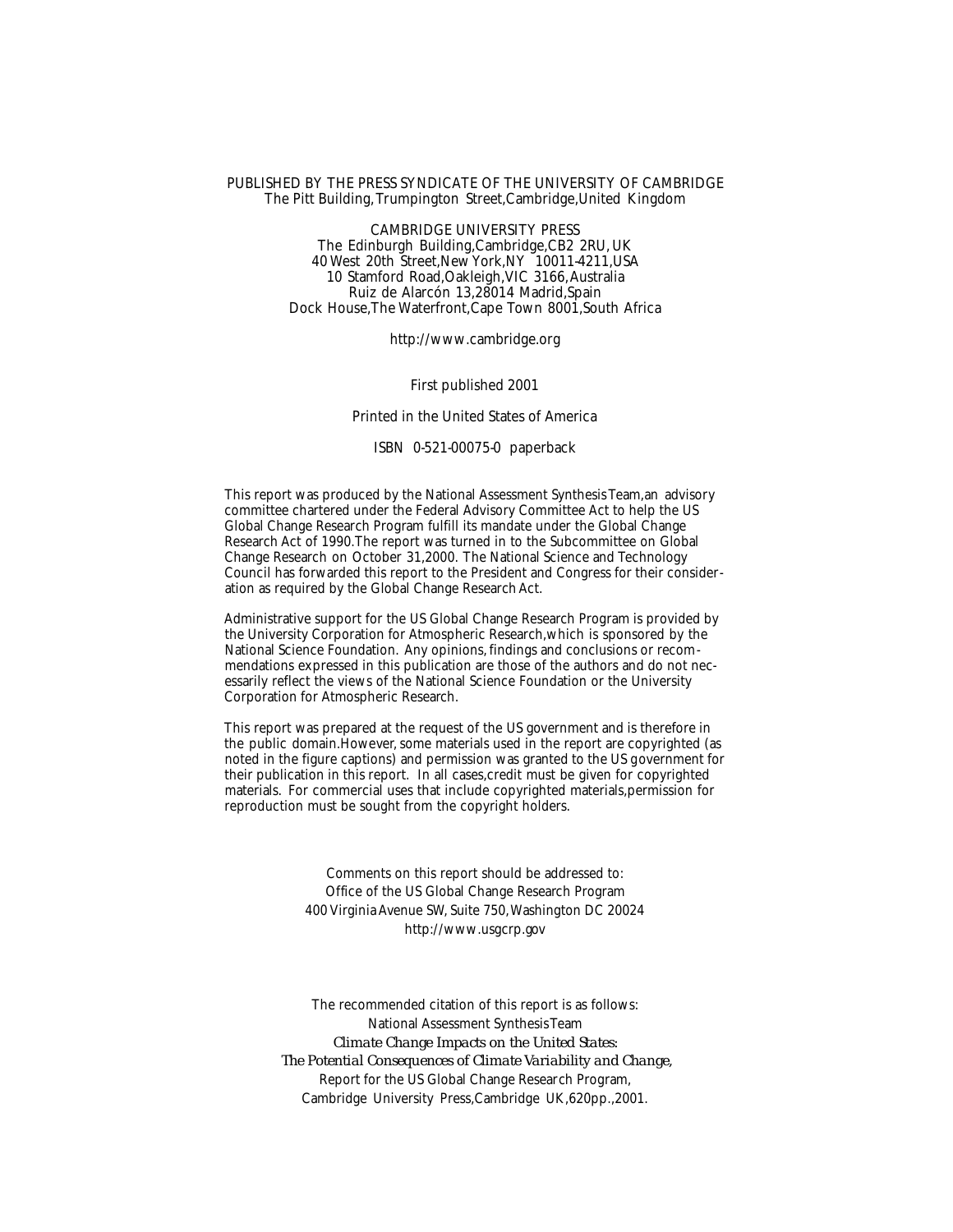# **FOREWORD**

**The National Assessment of the Potential Consequences of Climate Variability and Change is a landmark in the major ongoing effort to understand what climate change means for the United States. Climate science is developing rapidly and scientists are increasingly able to project some changes at the regional scale, identifying regional vulnerabilities, and assessing potential regional impacts. Science increasingly indicates that the Earth's climate has changed in the past and continues to change, and that even greater climate change is very likely in the 21st century. This Assessment has begun a national process of research, analysis, and dialogue about the coming changes in climate, their impacts, and what Americans can do to adapt to an uncertain and continuously changing climate. This Assessment is built on a solid foundation of science conducted as part of the United States Global Change Research Program (USGCRP).**

**This document is the Foundation report, which provides the scientific underpinnings for the Assessment. It has been prepared in cooperation with independent regional and sector assessment teams under the leadership of the National Assessment Synthesis Team (NAST). The NAST is a committee of experts drawn from governments, universities, industry, and non-governmental organizations. It has been responsible for preparing an Overview report aimed at general audiences and for broad oversight of the Assessment along with the Federal agencies of the USGCRP. These two national-level, peer-reviewed documents synthesize results from studies conducted by regional and sector teams, and from the broader scientific literature.**

**This Assessment was called for by a 1990 law, and has been conducted under the authority of the USGCRP in response to a request from the President's Science Advisor. The NAST developed the Assessment's plan, which was then approved by the National Science and Technology Council, the cabinet level body of agencies responsible for scientific research, including global change research, in the US government. We would like to acknowledge their contributions to this effort. The agencies and their representatives are listed in the appendix to this volume. Of particular note have been Rosina Bierbaum and Peter Backlund of the Office of Science and Technology Policy, who provided consistent and helpful guidance throughout, and who organized our Oversight Board. In addition, Robert Corell (now a NAST Member), Aristides Patrinos, Paul Dresler, Richard Ball, Joel Scheraga, and Tom Spence, along with many additional individuals, have played major roles on behalf of the Subcommittee on Global Change Research, its National Assessment Working Group, and the ten cooperating agencies.**

**These assessment reports could not have been prepared without the extraordinary efforts of a large number of people. In addition to the members of the NAST, a number of individuals were entrained into development of the content and findings of the report, both as lead authors for the Overview and as lead and contributing authors for the chapters in this Foundation report. We want to express our sincere gratitude to these authors, the many names of whom are listed in the Overview report and in the chapter headings of this book. Those playing particularly important roles in the preparation of major sections of the Foundation report included Susan Bernard, Lynne Carter, David Easterling, Benjamin Felzer, John Field, Paul Grabhorn, Susan Jay Hassol, Schuyler Houser, Michael MacCracken, Michael McGeehin, Jonathan Patz, John Reilly, Joel Smith, Melissa Taylor, and Tom Wilbanks.**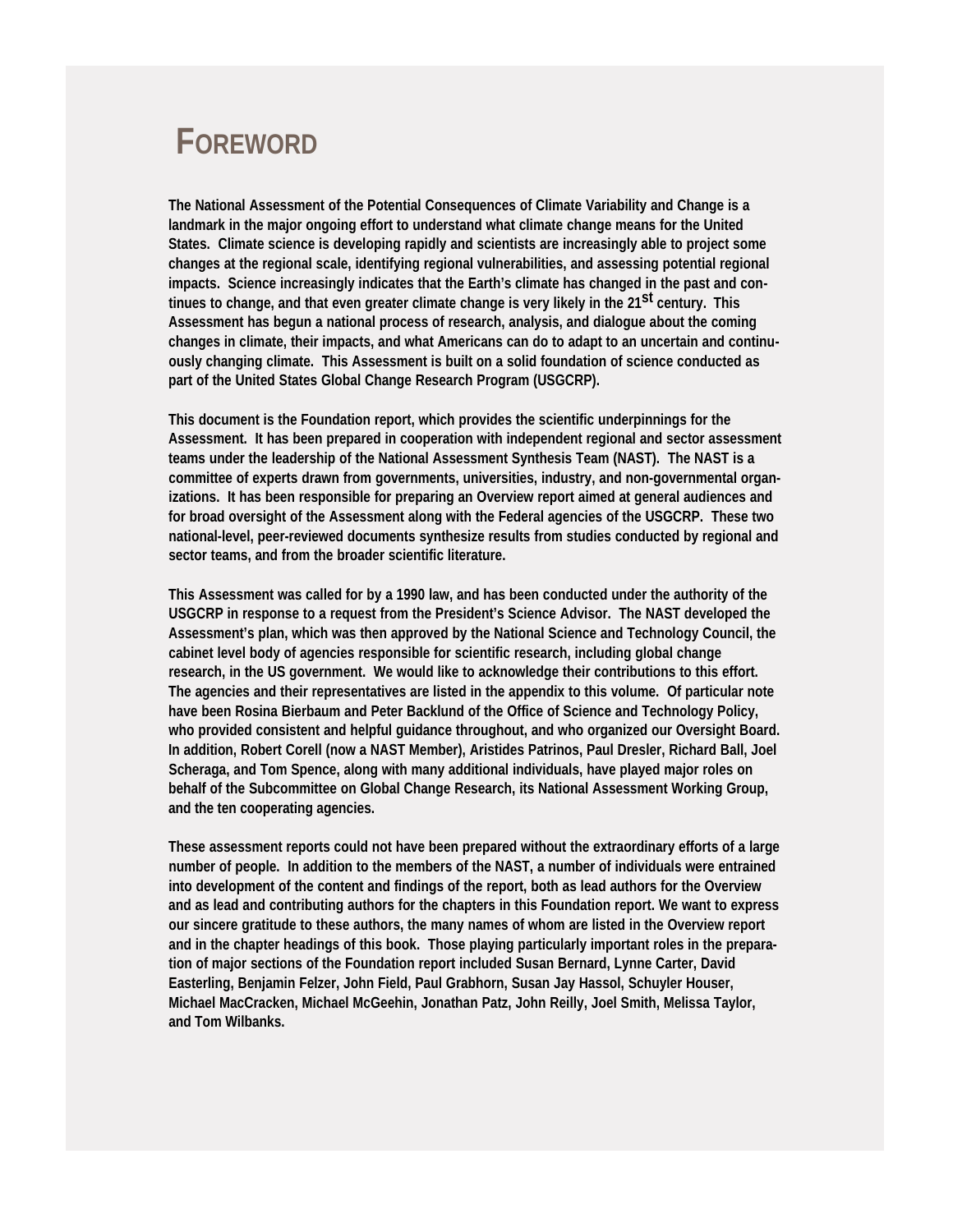**The report itself is based in large part on workshops and assessment efforts of five sector teams and teams in 20 regions across the US. Each of these groups has in turn involved many more experts from universities, governments at various levels, public and private organizations, and others interested in or affected by the changing global environment. All of these individuals have played an important role in developing and expanding the dialogue on the potential impacts of climate change. We want to especially thank the various regional and sector team leaders who are listed along with their team members in the chapters of this report.**

**In addition, we benefited from the comments of hundreds of reviewers, who helped encourage new insights and new ways of thinking about and presenting the results of these studies. Of particular help were the members of the Independent Review Board that was established by the President's Committee of Advisers on Science and Technology. Co-chaired by Peter Raven and Mario Molina, the board included Burton Richter, Linda Fisher, Kathryn Fuller, John Gibbons, Marcia McNutt, Sally Ride, William Schlesinger, James Gustave Speth, and Robert White. They provided cogent and helpful comments throughout the many drafts of the assessment documents.**

**The complexity of coordinating the activities of far-flung authors, providing background data, managing the inputs and responses from hundreds of reviewers, designing the reports to be accurate, accessible, and appealing, and ensuring that the final products were printed under tight timetables was very challenging. Many people devoted their personal and professional attention to those tasks without asking for credit. Here we acknowledge their contributions and dedication to seeing this job through, and thank them, most assuredly less than they deserve. Paul Grabhorn kept us focused on effectively communicating our message, helped us appreciate the importance of design, and he, Melody Warford, and their staff carried this through with an inspired design implemented through layout, graphics, and production of the documents. Susan Joy Hassol, with the gracious cooperation of the Aspen Global Change Institute, played a major role in making complex scientific issues more easily understood and helping our convoluted prose speak more clearly.**

**The staff of the National Assessment Coordination Office (NACO) played an important role in facilitating the entire assessment process by supporting the activities not only of the NAST, but also by coordinating the efforts of the regions, sectors, and agencies. Under the leadership of Michael MacCracken, the coordination and logistics associated with this very distributed effort came together. Melissa Taylor served as executive secretary to the NAST through March 2000. Lynne Carter served as NACO liaison to the regions, Justin Wettstein and LaShaunda Malone served as liaison to the sectors, and LaShaunda Malone also served as liaison with agencies and as coordinator for the various peer reviews. Thomas Wilbanks of Oak Ridge National Laboratory (ORNL) served as chair of the Inter-regional Forum that helped to encourage and coordinate regional activities. In addition, Forrest Hoffman of ORNL handled the Web site through which much of our information was distributed. The NACO staff were also assisted in their efforts by staff of the Global Change Research Information Office, including Robert Worrest, Annie Gerard, and Robert Bourdeau, who have helped in the posting of the full report for public comment and access.**

**The assessment studies are based on extensive data sets of various types. Benjamin Felzer, with assistance of staff at the National Center for Atmospheric Research (NCAR), assembled and analyzed the data from climate models and prepared most of the climate graphics. David Easterling, Byron Gleason, and other staff at the National Climatic Data Center provided databases describing past changes in the climate. Tim Kittel at the National Center for Atmospheric Research was instrumental in carrying through the processing**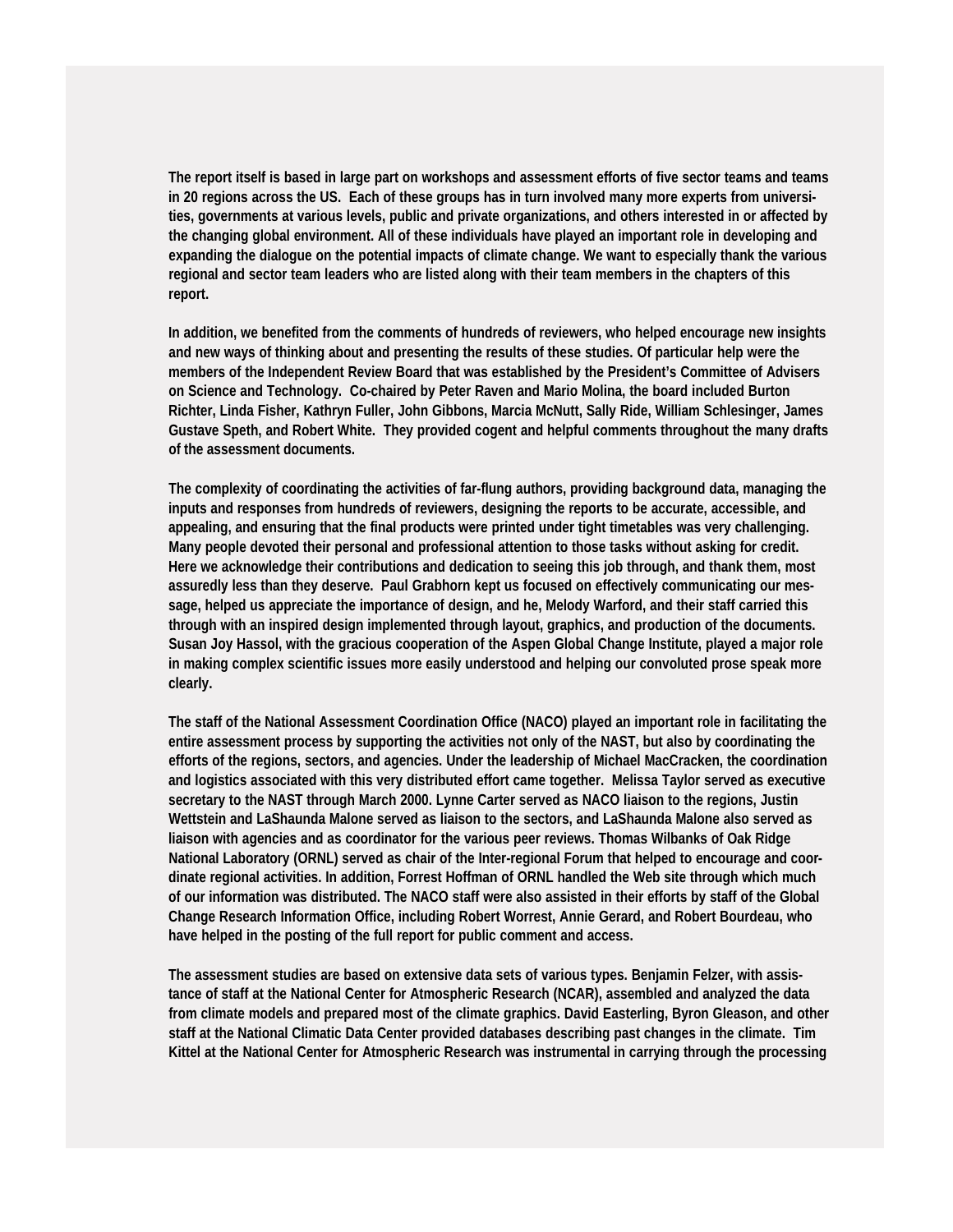**of the climatic data to provide consistent sets for use across the US. We also very much appreciate the willingness of colleagues at the various modeling centers to provide results of their simulations, including particularly David Viner at the University of East Anglia, Francis Zwiers and George Boer at the Canadian Centre for Climate Modelling and Analysis, and John Mitchell, Ruth Carnell, and Jonathan Gregory at the Hadley Centre of the United Kingdom Meteorological Office. The availability of data for the assessment teams was made possible by Ben Felzer of NCAR and Annette Schloss and Denise Blaha of the University of New Hampshire.**

**Baseline distributions and simulations of changes in ecosystems were made available through the Vegetation/Ecosystem Modeling and Analysis Project (VEMAP) and their many team members. Tim Kittel of NCAR graciously served as coordinator of our links to this effort. The social science data sets were provided by Nestor Terlickij of NPA Data Associates through an agreement with the Oak Ridge National Laboratory based on the efforts of David Vogt and Thomas Wilbanks. In addition, Robert Chen at the Consortium for International Earth Science Information Networks (CIESIN) provided very helpful data sets on population and other social measures.**

**Many individuals have played important roles in carrying through the administrative aspects of this effort. We want to graciously acknowledge the contributions of Mary Ann Seifert of the Marine Biological Laboratory, Gracie Bermudez of the World Resources Institute, Rosalind Ledford of the National Climatic Data Center, Nakia Dawkins and Robert Cherry of NACO, and Susan Henson, Karen York, and Matt Powell of the National Science Foundation, all of whom assisted in making possible our many meetings and exchanges of reports, among many other tasks. In addition, the staff of the University Corporation for Atmospheric Research (UCAR) provided invaluable assistance with travel and contractual issues associated with the assessment process. Those playing particularly helpful efforts have been Gene Martin, Kyle Terran, Tara Jay, Amy Smith, Chrystal Pene, James Menghi, and Brian Jackson.**

**Finally, as co-chairs of the National Assessment Synthesis Team, we would like to thank the other members of this team. We have had quite an adventure, working to develop and analyze information, working with fellow NAST members and leaders of assessment teams around the country, considering and coming to agreement on findings, and writing and rewriting text in response to internal and external comments. Throughout there has been great comity, and we are very proud to have come to full consensus on all of the findings. We want to thank all of you especially for devoting your time and effort to this important effort; we know it has involved much more than any of you first thought, but we believe the product is also a very significant contribution to the Nation's future.**

**Jerry Melillo Anthony Janetos Thomas Karl**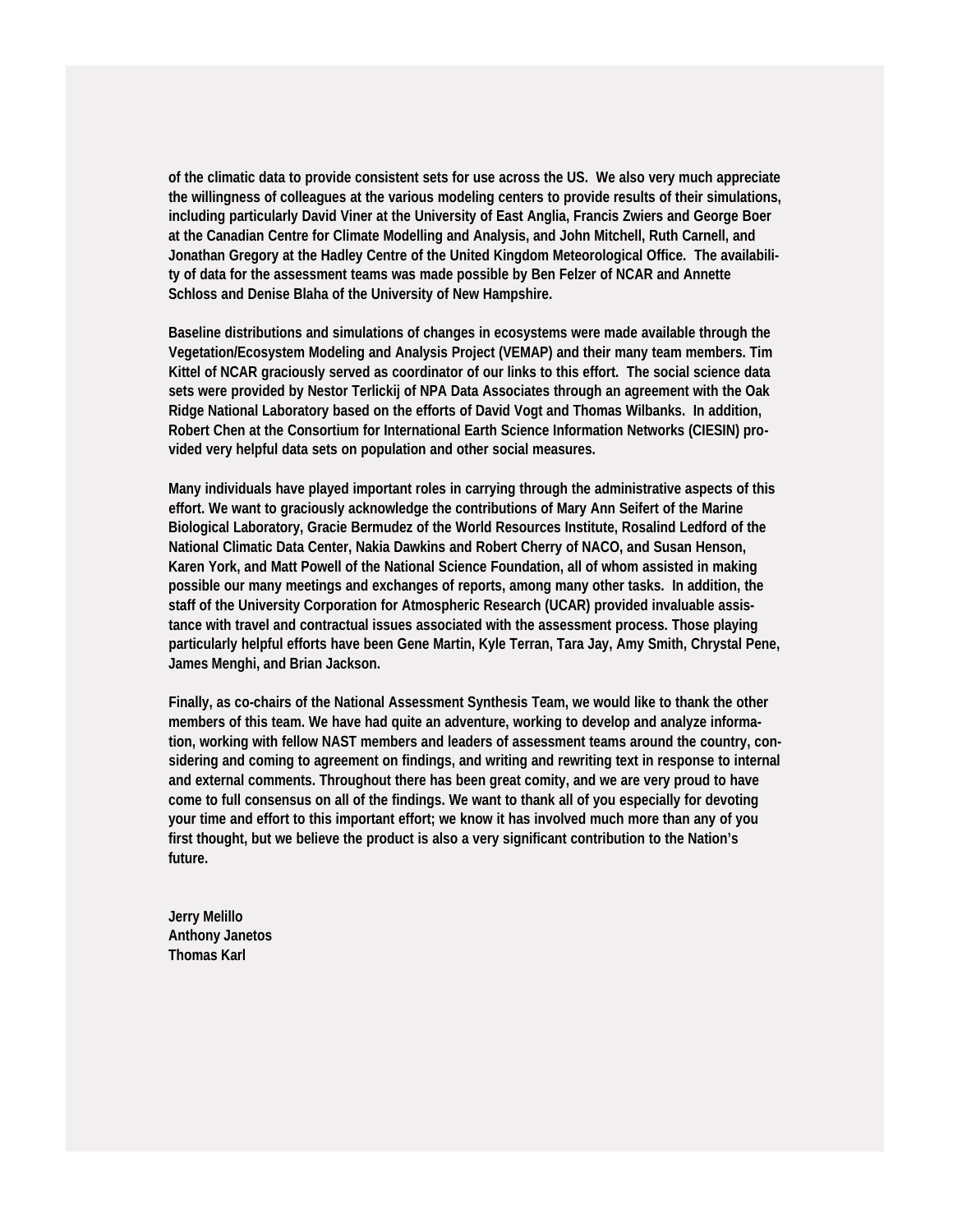#### National Assessment Synthesis Team Members

Jerry M.Melillo,Co-chair Ecosystems Center Marine Biological Laboratory

Anthony C. Janetos,Co-chair World Resources Institute

Thomas R.Karl,Co-chair NOAA National Climatic Data Center

Eric J. Barron Pennsylvania State University

Virginia Burkett USGS National Wetlands Research Center

Thomas F. Cecich Glaxo Wellcome Inc.

Robert Corell (from January 2000) American Meteorological Society and Harvard University

Katharine Jacobs Arizona Department of Water Resources

Linda Joyce USDA Forest Service

Barbara Miller World Bank

M.Granger Morgan Carnegie Mellon University

Edward A. Parson (until January 2000) Harvard University

Richard G. Richels EPRI

David S. Schimel National Center for Atmospheric Research Independent Review Board of the President's Committee of Advisers on Science and Technology (PCAST)

Peter Raven,Co-chair Missouri Botanical Garden and PCAST

Mario Molina,Co-chair MIT and PCAST

Burton Richter Stanford University

Linda Fisher Monsanto

Kathryn Fuller World Wildlife Fund

John Gibbons National Academy of Engineering

Marcia McNutt Monterey Bay Aquarium Research Institute

Sally Ride University of California San Diego and PCAST

William Schlesinger Duke University

James Gustave Speth Yale University

Robert White University Corporation for Atmospheric Research,and Washington Advisory Group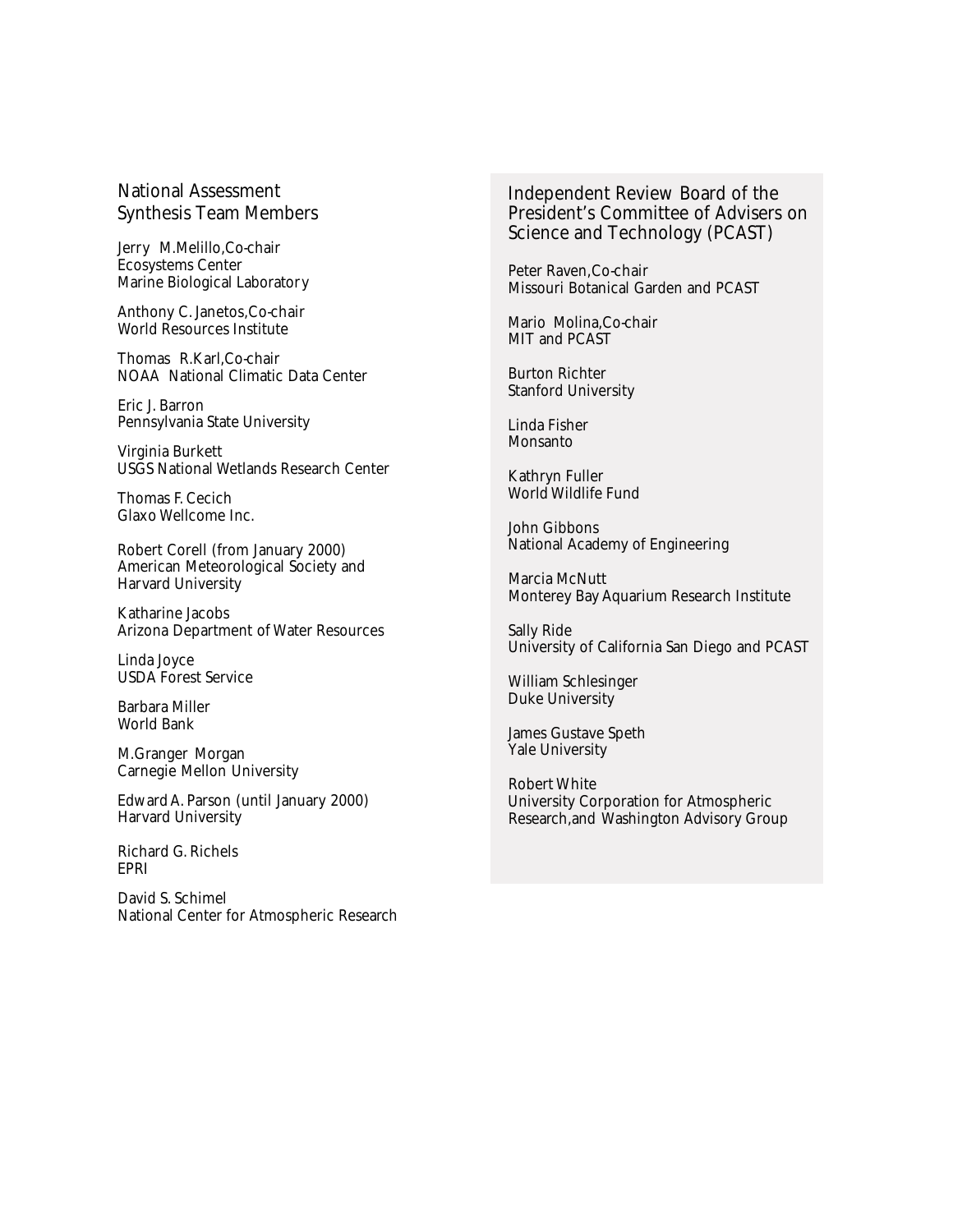# **TABLE OF CONTENTS**

|                                                                    | $\boldsymbol{2}$ |
|--------------------------------------------------------------------|------------------|
|                                                                    | $\boldsymbol{6}$ |
| Chapter 1: Scenarios for Climate Variability and Change            | 13               |
| Chapter 2: Vegetation and Biogeochemical Scenarios                 | 73               |
| Chapter 3: The Socioeconomic Context for Climate Impact Assessment | 93               |
|                                                                    | 109              |
|                                                                    | 137              |
|                                                                    | 167              |
|                                                                    | 191              |
|                                                                    | 219              |
|                                                                    | 247              |
|                                                                    | 283              |
|                                                                    | 315              |
| Chapter 12: Native Peoples and Homelands                           | 351              |
|                                                                    | 379              |
|                                                                    | 405              |
|                                                                    | 437              |
| Chapter 16: Coastal Areas and Marine Resources                     | 461              |
|                                                                    | 489              |
| Chapter 18: Conclusions & Research Pathways                        | 525              |
|                                                                    | 538              |
|                                                                    | 543              |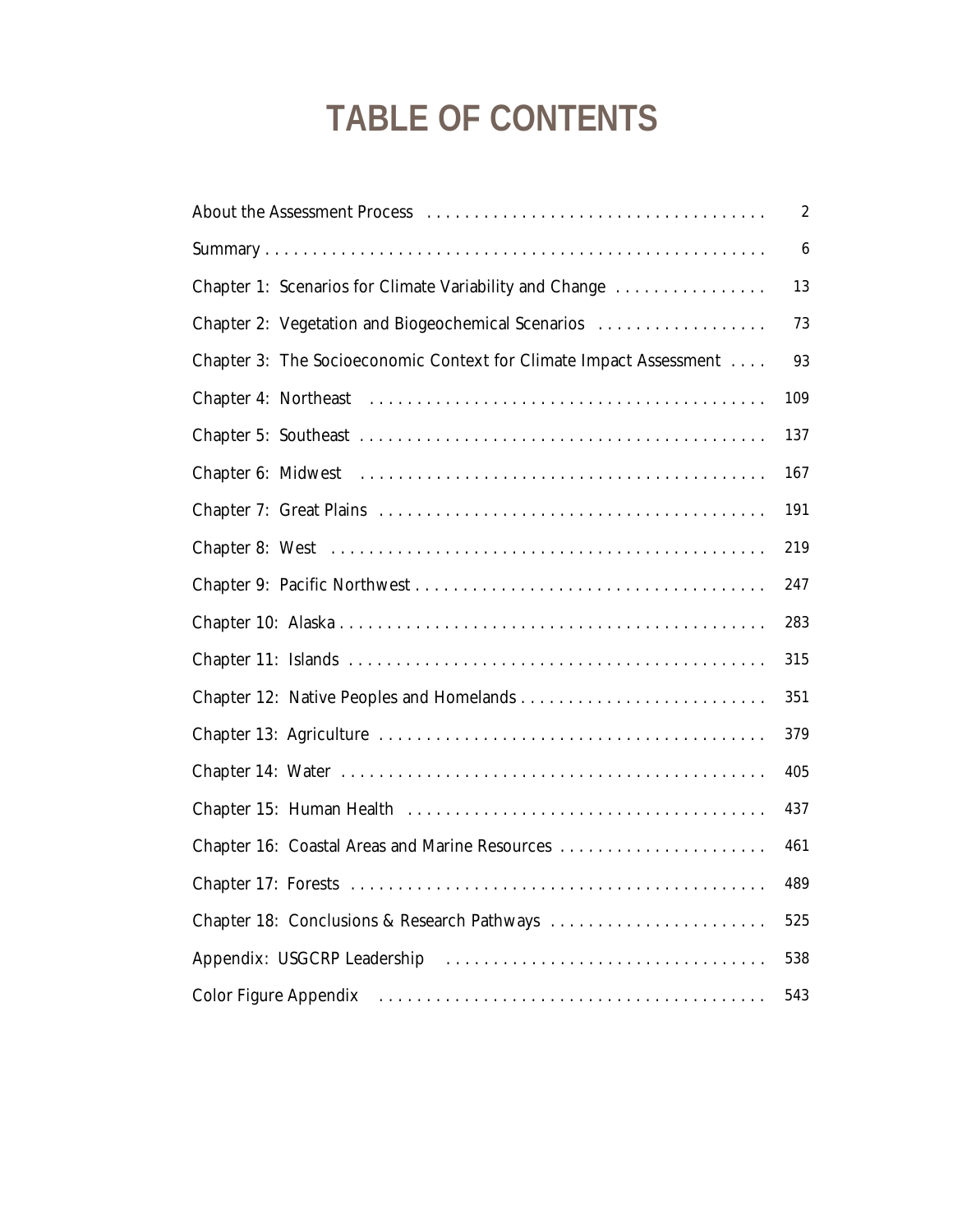# **ABOUT THE ASSESSMENT PROCESS**

What is the purpose of this Assessment?

**The Assessment's purpose is to synthesize, evaluate, and report on what we presently know about the potential consequences of climate variability and change for the US in the 21st century. It has sought to identify key climatic vulnerabilities of particular regions and sectors, in the context of other changes in the nation's environment, resources, and economy. It has also sought to identify potential measures to adapt to climate variability and change. Finally, because present knowledge is limited, the Assessment has sought to identify the highest priority uncertainties about which we must know more to understand climate impacts, vulnerabilities, and our ability to adapt.** 

#### How did the process involve both stakeholders and scientists in this Assessment?

**This first National Assessment involved both stakeholders and scientific experts. Stakeholders included, for example, public and private decision-makers, resource and environmental managers, and the general public. The stakeholders from different regions and sectors began the Assessment by articulating their concerns in a series of workshops about climate change impacts in the context of the other major issues they face. In the workshops and subsequent consultations, stakeholders identified priority regional and sector concerns, mobilized specialized expertise, identified potential adaptation options, and provided useful information for decision-makers. The Assessment also involved many scientific experts using advanced methods, models, and results. Further, it has stimulated new scientific research in many areas and identified priority needs for further research.**

#### What is the breadth of this Assessment?

**Although global change embraces many interrelated issues, this first National Assessment has examined only climate change and variability, with a primary focus on specific regions and sectors. In some cases, regional and sector analyses intersect and complement each other. For example, the Forest sector and the Pacific Northwest have both provided insights into climate impacts on Northwest forests.** 

**The regions cover the nation. Impacts outside the US are considered only briefly, with particular emphasis on potential linkages to the US. Sector teams examined Water, Agriculture, Human Health, Forests, and Coastal Areas and Marine Resources. This first Assessment could not attempt to be comprehensive: the choice of these five sectors reflected an expectation that they were likely to be both important and particularly informative, and that relevant data and analytic tools were available – not a conclusion that they are the only important domains of climate impact. Among the sectors considered, there was a continuum in the amount of information available to support the Assessment, with some sectors being at far earlier stages of development. Future assessments should consider other potentially important issues, such as Energy, Transportation, Urban Areas, and Wildlife.**

**Each regional and sector team is publishing a separate report of its own analyses, some of which are still continuing. The Overview and Foundation reports consequently represent a snapshot of our understanding at the present time.** 

After identifying potential impacts of climate change, what kinds of societal responses does this report explore?

**Responses to climate change can be of two broad types. One type involves adaptation measures to reduce the harms and risks and maximize the benefits and opportunities of climate change, whatever its cause. The other type involves mitigation measures to reduce human contributions to climate change. After identifying potential impacts, this Assessment sought to identify potential adaptation measures for each region and sector studied. While this was an important first step, it was not possible at this stage to evaluate the practicality, effectiveness, or costs of the potential adaptation measures. Both mitigation and adaptation measures are necessary ele ments of a coherent and integrated response to climate change. Mitigation measures were not included in this Assessment but are being assessed in other bodies such as the United Nations Intergovernmental Panel on Climate Change (IPCC).**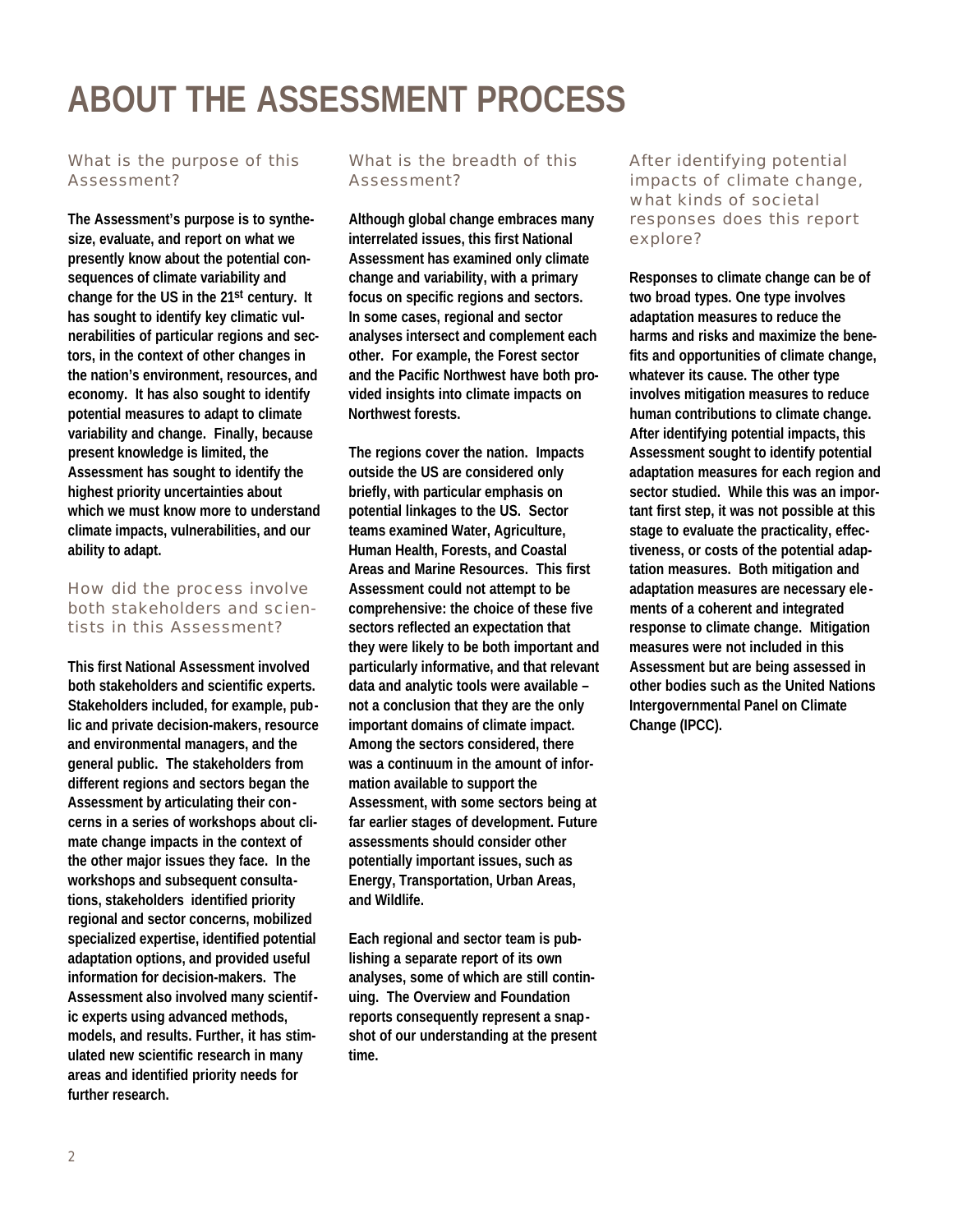#### Does the fact that this report excludes mitigation mean that nothing can be done to reduce climate change?

**No. An integrated climate policy will combine mitigation and adaptation measures as appropriate. If future world emissions of greenhouse gases are lower than currently projected, for whatever reason, including intentional mitigation, then the rate of climate change, the associated impacts, and the cost and difficulty of adapting will all be reduced. If emissions are higher than expected, then the rate of change, the impacts, and the difficulty of adapting will be increased. But no matter how aggressively emissions are reduced, the world will still experience at least a century of climate change. This will happen because the elevated concentrations of greenhouse gases already in the atmosphere will remain for many decades, and because the climate system responds to changes in human inputs only very slowly. Consequently, even if the world takes mitigation measures, we must still adapt to a changing climate. Similarly, even if we take adaptation measures, future emissions will have to be curbed to stabilize climate. Neither type of response can completely supplant the other.**

#### How are computer models used in this Assessment?

**State-of-the-science climate models have been used to generate climate change scenarios. Computer models of ecological systems, hydrological systems, and various socioeconomic systems have also been used in the Assessment to study responses of these systems to the scenarios generated by climate models.**

#### What additional tools, besides models, were used to evaluate potential climate change impacts?

**In addition to models, the Assessment has used two other ways to think about potential future climate. First, the Assessment has used historical climate records to evaluate sensitivities of regions and sectors to climate variability and extremes that have occurred in the 20th century. Looking at real historical climate events, their impacts, and how people have adapted, gives valuable insights into potential future impacts that complement those provided by model projections. In addition, the Assessment has used sensitivity analyses, which ask how, and how much, the climate would have to change to bring about major impacts on particular regions or sectors. For example, how much would temperature have to increase in the South before agricultural crops such as soybeans would be negatively affected? What would be the result for forest productivity of continued increases in temperature and leveling off of the CO2 fertilization effect?**

#### Has this report been peer reviewed?

**This Overview and the underlying Foundation document have been extensively reviewed. More than 300 scientific and technical experts have provided detailed comments on part or all of the report in two separate technical reviews. The report was reviewed at each stage for technical accuracy by the agencies of the US Global Change Research Program. The public also provided hundreds of helpful suggestions for clarification and modification during a 60-day public comment period. A panel of distinguished experts convened by the President's Committee of Advisors on Science and Technology has provided broad oversight and monitored the authors response to all reviews.**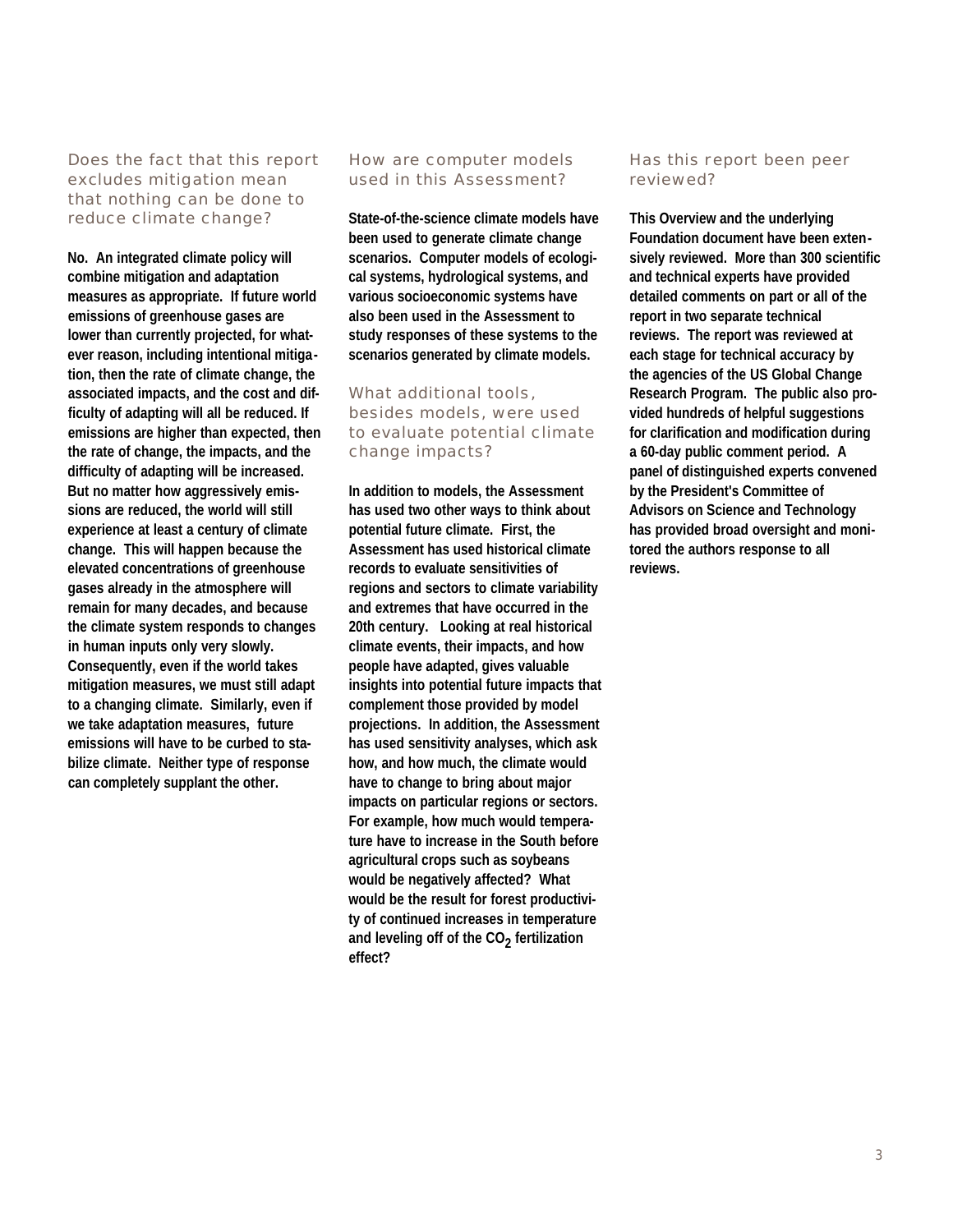# **ABOUT SCENARIOS AND UNCERTAINTY**

#### What are scenarios and why are they used?

**Scenarios are plausible alternative futures – each an example of what might happen under particular assumptions. Scenarios are not specific predictions or forecasts. Rather, scenarios provide a starting point for examining questions about an uncertain future and can help us visualize alternative futures in concrete and human terms. The military and industry frequently use these powerful tools for future planning in high-stakes situations. Using scenarios helps to identify vulnerabilities and plan for contingencies.**

#### Why are climate scenarios used in this Assessment and how were they developed?

**Because we cannot predict many aspects of our nation's future climate, we have used scenarios to help explore US vulnerability to climate change. Results from state-of-the-science climate models and data from historical observations have been used to generate a variety of such scenarios. Projections of changes in climate from the Hadley Centre in the United Kingdom and the Canadian Centre for Climate Modeling and Analysis served as the primary resources for this Assessment. Results were also drawn from models developed at the National Center for Atmospheric Research, NOAA's Geophysical Fluid Dynamics Laboratory, and NASA's Goddard Institute for Space Studies.**

**For some aspects of climate, virtually all models, as well as other lines of evidence, agree on the types of changes to be expected. For example, all climate models suggest that the climate is going to get warmer, the heat index is going to rise, and precipitation is more likely to come in heavy and extreme events. This consistency lends confidence to these results.**

**For some other aspects of climate, however, the model results differ. For example, some models, including the Canadian model, project more extensive and frequent drought in the US, while others, including the Hadley model, do not. The Canadian model suggests a drier Southeast in the 21st century while the Hadley model suggests a wetter one. In such cases, the scenarios provide two plausible but different alternatives. Such differences can help identify areas in which the models need improvement.** 

**Many of the maps in this document are derived from the two primary climate model scenarios. In most cases, there are three maps: one shows average conditions based on actual observations from 1961-1990; the other two are generated by the Hadley and Canadian model scenarios and reflect the models' projections of change from those average conditions.**

#### What assumptions about emissions are in these two climate scenarios?

**Because future trends in fossil fuel use and other human activities are uncertain, the Intergovernmental Panel on Climate Change (IPCC) has developed a set of scenarios for how the 21st century may evolve. These scenarios consider a wide range of possibilities for changes in population, economic growth, technological development, improvements in energy efficiency, and the like. The two primary climate scenarios used in this Assessment are based on one mid-range emissions scenario for the future that assumes no major changes in policies to limit greenhouse gas emissions. Some other important assumptions in this scenario are that by the year 2100:**

- **world population will nearly double to about 11 billion people;**
- **the global economy will continue to grow at about the average rate it has been growing, reaching more than ten times its present size;**
- $\cdot$  increased use of fossil fuels will triple CO<sub>2</sub> emissions and raise sulfur dioxide emissions, **resulting in an atmospheric CO2 concentration of just over 700 parts per million; and • total energy produced each year from non-fossil sources such as wind, solar, biomass, hydroelectric,**
- **and nuclear will increase to more than ten times its current amount, providing more than 40% of the world's energy, rather than the current 10%.**

*Many of the maps in this document are derived from the two primary climate model scenarios. In most cases, there are three maps: one shows average conditions based on actual observations from 1961- 1990; the other two are generated by the Hadley and Canadian model scenarios and reflect the models' projections of change from present day conditions.*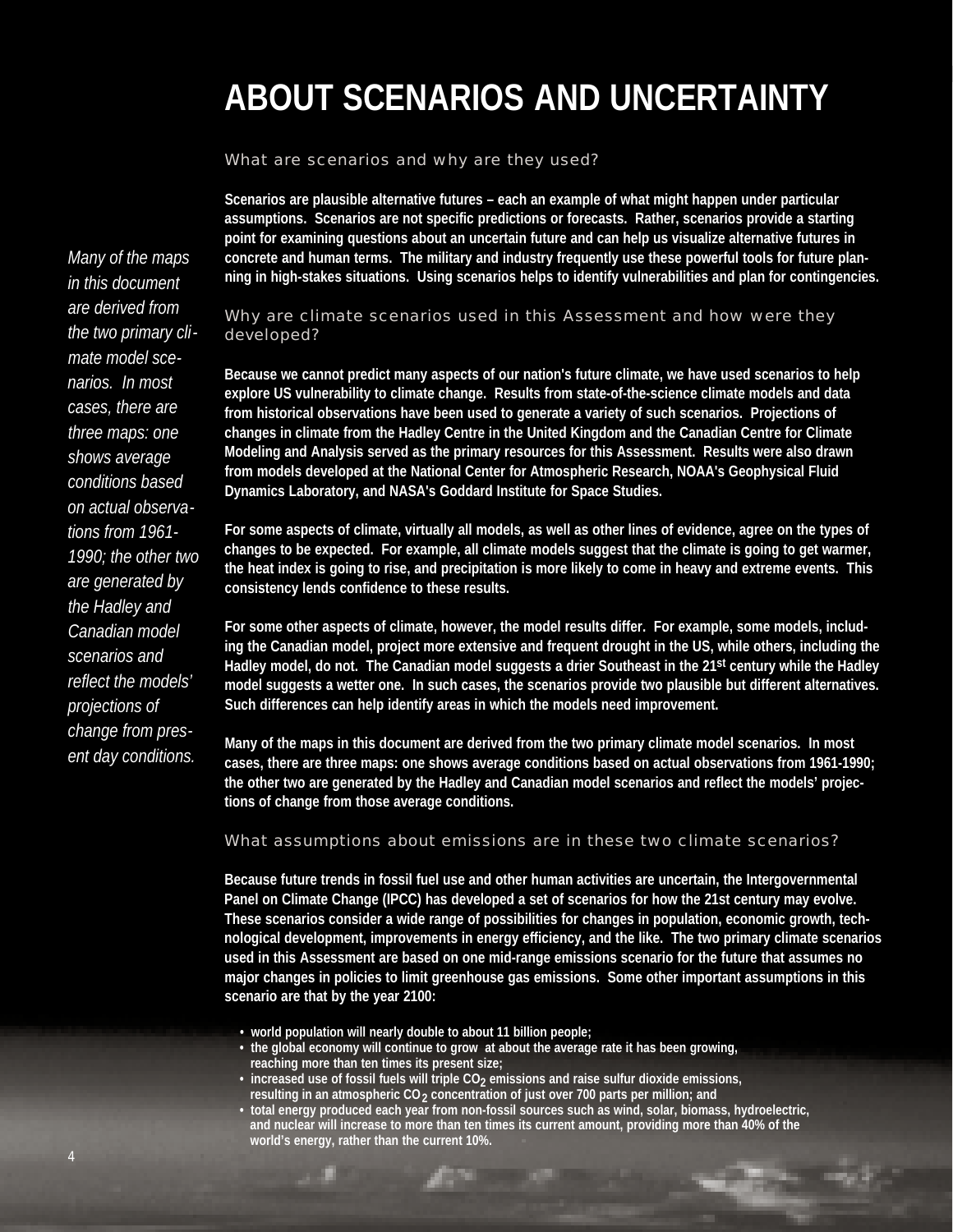

#### The Assessment's Emissions Scenario Falls in the Middle of the other IPCC Emissions Scenarios

**The graph shows a comparison of the projections of total carbon dioxide emissions (in billions of metric tons of carbon, GtC) and the human-induced warming influence due to all the greenhouse gases and sulfate aerosols for the emissions scenarios prepared by the IPCC in 1992 and 2000. As is apparent from the graph, both the emissions scenario and the human-induced warming influence assumed in this Assessment lie near the midrange of the set of IPCC scenarios. Further detail can be found in the Climate chapter . See color figure section.**

*Both the emissions scenario and the human-induced warming influence assumed in this Assessment lie near the mid-range of the set of IPCC scenarios.*

#### How is the likelihood of various impacts expressed?

**To integrate a wide variety of information and differentiate more likely from less likely outcomes, the NAST developed a common language to express the team's considered judgement about the likelihood of results. The NAST developed their collective judgements through discussion and consideration of the supporting information. Historical data, model projections, published scientific literature, and other available information all provided input to these deliberations, except where specifically stated that the result comes from a particular model scenario. In developing these judgements, there were often several lines of supporting evidence (e.g., drawn from observed trends, analytic studies, model simulations). Many of these judgements were based on broad scientific consensus as stated by well-recognized authorities including the IPCC and the National Research Council. In many cases, groups outside the NAST reviewed the use of terms to provide input from a broader set of experts in a particular field.**

#### Language Used to Express Considered Judgement

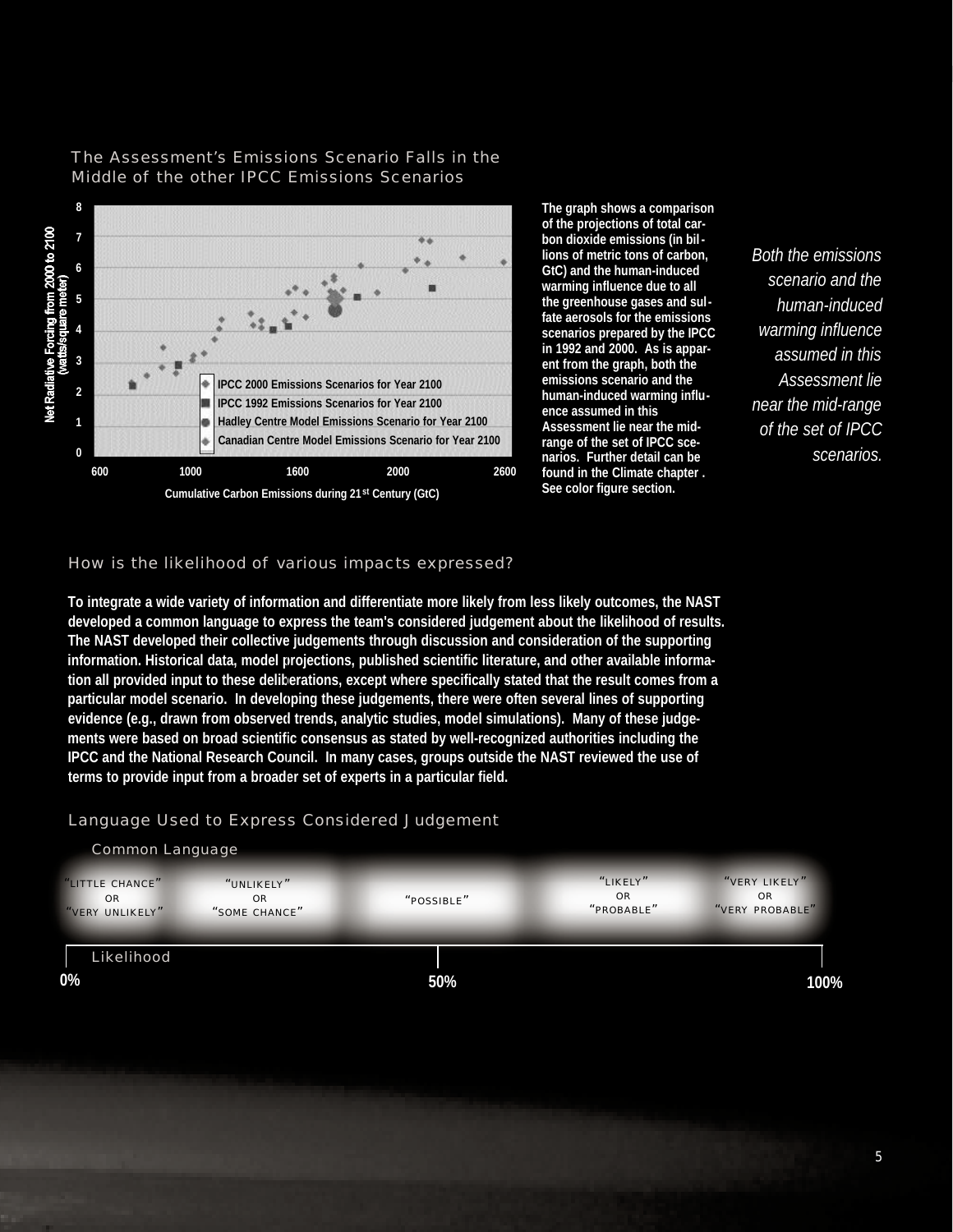# **SUMMARY**

*The findings in this report are based on a synthesis of historical data, model projections, published scientific research, and other available information, except where specifically noted.*

# **CLIMATE CHANGE AND OUR NATION**

ong-term observations confirm that our climate is now changing at a rapid rate. Over the 20<sup>th</sup> century, the average annual US temperature has risen by almost  $1^{\circ}F$  (0.6°C) and precipitation has increased patienally by  $\frac{E}{2}$  to  $10^{\circ}$  mostly due to 1°F (0.6°C) and precipitation has increased nationally by 5 to 10%,mostly due to increases in heavy downpours. These trends are most apparent over the past few decades. The science indicates that the warming in the 21st century will be significantly greater than in the 20<sup>th</sup> century. Scenarios examined in this Assessment, which assume no major interventions to reduce continued growth of world greenhouse gas emissions,indicate that temperatures in the US will rise by about 5-9°F (3-5°C) on average in the next 100 years,which is more than the projected *global* increase. This rise is very likely to be associated with more extreme precipitation and faster evaporation of water, leading to greater frequency of both very wet and very dry conditions.

This Assessment reveals a number of national-level impacts of climate variability and change including impacts to natural ecosystems and water resources. Natural ecosystems appear to be the most vulnerable to the harmful effects of climate change,as there is often little that can be done to help them adapt to the projected speed and amount of change. Some ecosystems that are already constrained by climate,such as alpine meadows in the Rocky Mountains,are likely to face extreme stress,and disappear entirely in some places. It is likely that other more widespread ecosystems will also be vulnerable to climate change. One of the climate scenarios used in this Assessment suggests the potential for the forests of the Southeast to break up into a mosaic of forests,savannas,and grasslands. Climate scenarios suggest likely changes in the species composition of the Northeast forests,including the loss of sugar maples. Major alterations to natural ecosystems due to climate change could possibly have negative consequences for our economy, which depends in part on the sustained bounty of our nation's lands, waters,and native plant and animal communities.

A unique contribution of this first US Assessment is that it combines national-scale analysis with an examination of the potential impacts of climate change on different regions of the US. For example,sea-level rise will very likely cause further loss of coastal wetlands (ecosystems that provide vital nurseries and habitats for many fish species) and put coastal communities at greater risk of storm surges,especially in the Southeast. Reduction in snowpack will very likely alter the timing and amount of water supplies,potentially exacerbating water shortages and conflicts,particularly throughout the western US. The melting of glaciers in the high-elevation West and in Alaska represents the loss or diminishment of unique national treasures of the American landscape. Large increases in the heat index (which combines temperature and humidity) and increases in the frequency of heat waves are very likely. These changes will,at minimum,increase discomfort,particularly in cities. It is very probable that continued thawing of permafrost and melting of sea ice in Alaska will further damage forests, buildings, roads, and coastlines, and harm subsistence livelihoods. In various parts of the nation,cold-weather recreation such as skiing will very likely be reduced,and air conditioning usage will very likely increase.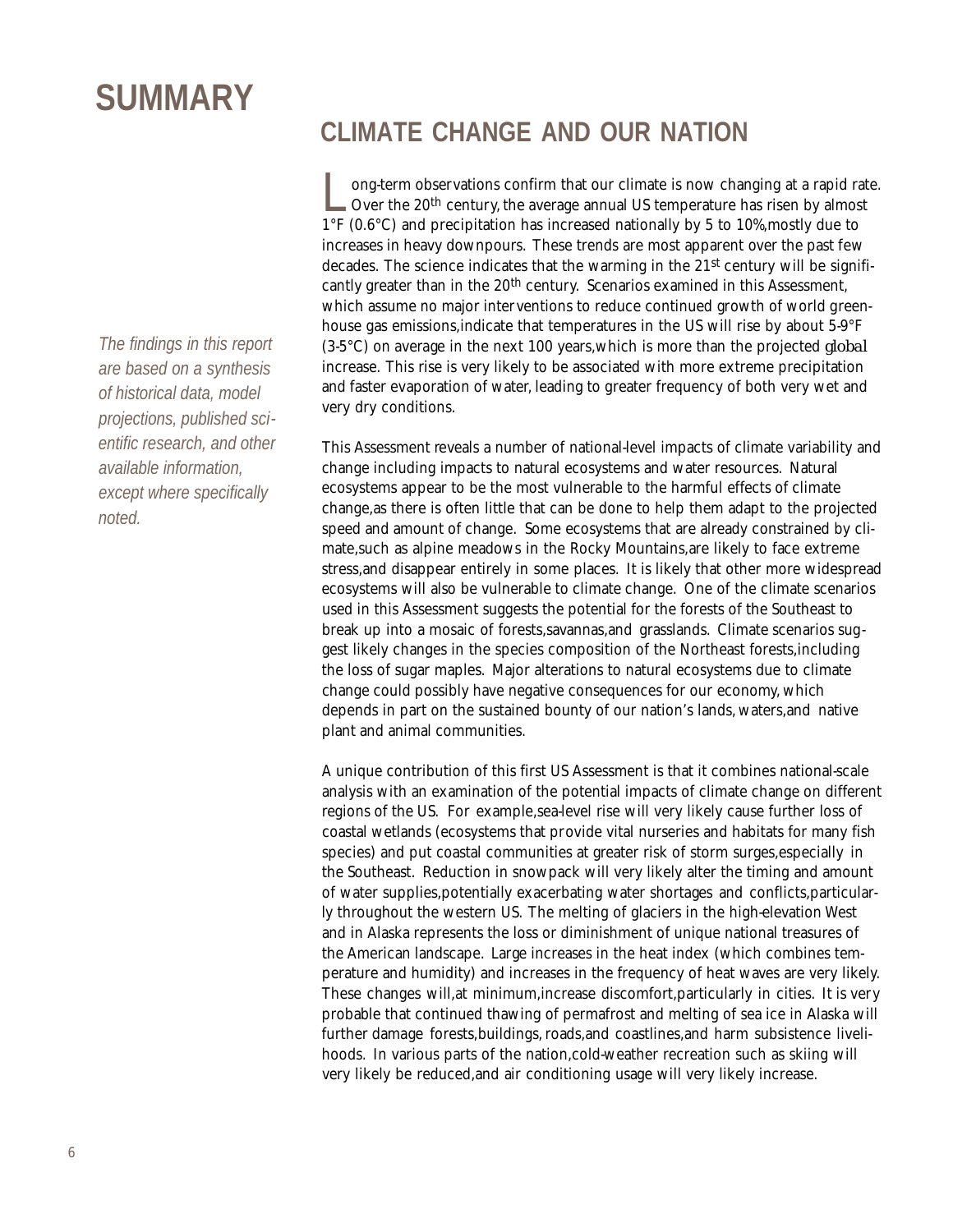Highly managed ecosystems appear more robust, and some potential benefits have been identified. Crop and forest productivity is likely to increase in some areas for the next few decades due to increased carbon dioxide in the atmosphere and an extended growing season. It is possible that some US food exports could increase,depending on impacts in other food-growing regions around the world. It is also possible that a rise in crop production in fertile areas could cause prices to fall,benefiting consumers. Other benefits that are possible include extended seasons for construction and warm weather recreation, reduced heating requirements, and reduced cold-weather mortality.

Climate variability and change will interact with other environmental stresses and socioeconomic changes. Air and water pollution,habitat fragmentation, wetland loss,coastal erosion,and reductions in fisheries are likely to be compounded by climate-related stresses. An aging populace nationally, and rapidly growing populations in cities,coastal areas,and across the South and West,are social factors that interact with and alter sensitivity to climate variability and change.

There are also very likely to be unanticipated impacts of climate change during the 21st century. Such "surprises" may stem from unforeseen changes in the physical climate system,such as major alterations in ocean circulation, cloud distribution,or storms;and unpredicted biological consequences of these physical climate changes,such as massive dislocations of species or pest outbreaks. In addition,unexpected social or economic changes,including major shifts in wealth,technology, or political priorities,could affect our ability to respond to climate change.

Greenhouse gas emissions lower than those assumed in this Assessment would result in reduced impacts. The signatory nations of the Framework Convention on Climate Change are negotiating the path they will ultimately take. Even with such reductions,however, the planet and the nation are certain to experience more than a century of climate change,due to the long lifetimes of greenhouse gases already in the atmosphere and the momentum of the climate system. Adapting to a changed climate is consequently a necessary component of our response strategy.

*The warming in the 21st century will be significantly greater than in the 20th century.*

*Natural ecosystems, which are our life support system in many important ways, appear to be the most vulnerable to the harmful effects of climate change...*

*Major alterations to natural ecosystems due to climate change could possibly have negative consequences for our economy, which depends in part on the sustained bounty of our nation's lands, waters, and native plant and animal communities.* 

7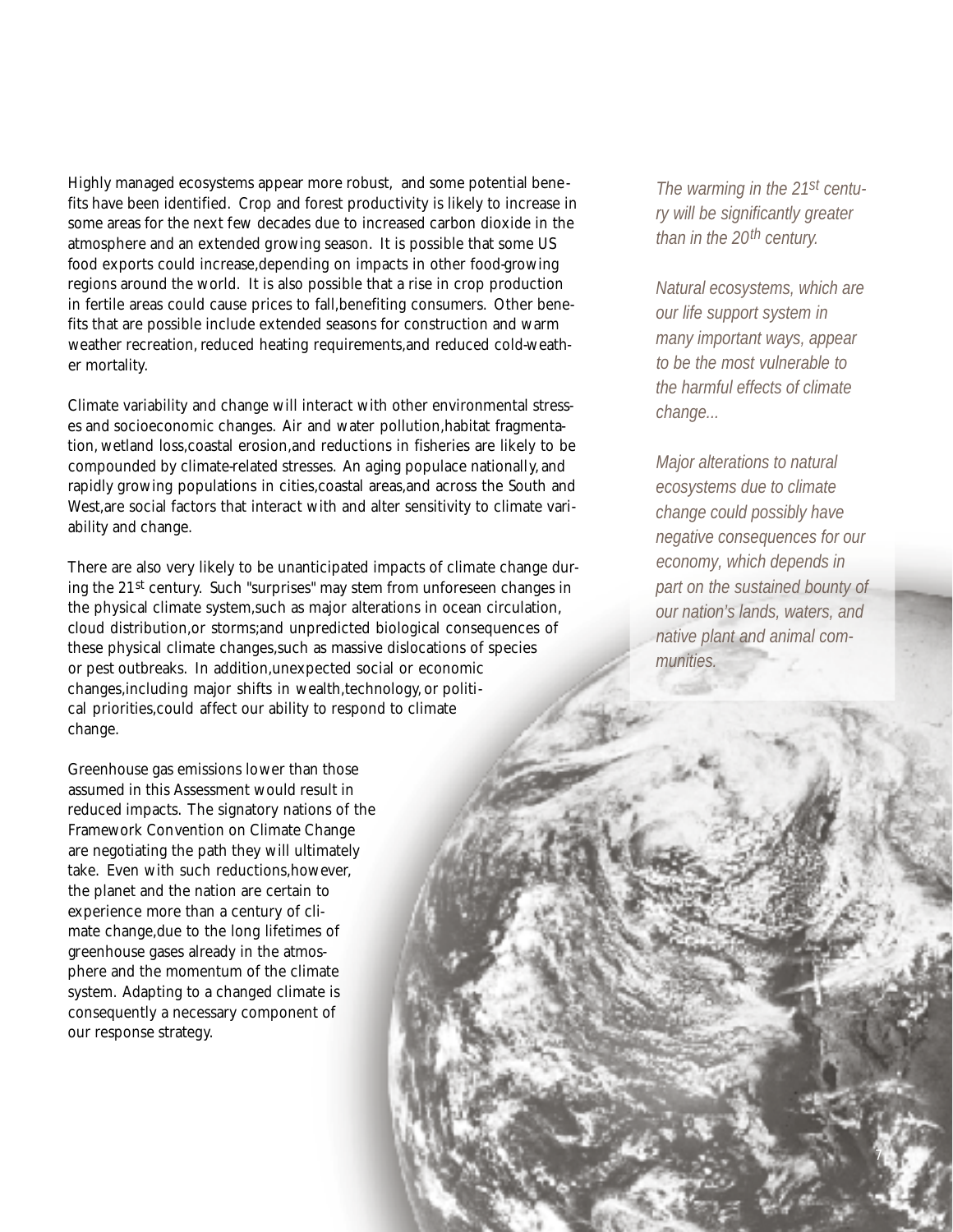# **SUMMARY**

**The magnitude of climate change impacts depends on time period and geographic scale. Short-term impacts differ from long-term impacts, and regional and local level impacts are much more pronounced than those at the national level.**

**For the nation as a whole, direct economic impacts are likely to be modest, while in some places, economic losses or gains are likely to be large. For example, while crop yields are likely to increase at the national scale over the next few decades, large increases or decreases in yields of specific crops in particular places are likely.**

**Through time, climate change will possibly affect the same resource in opposite ways. For example, forest productivity is likely to increase in the short term, while over the longer term, changes in processes such as fire, insects, drought, and disease will possibly decrease forest productivity.**

# **CLIMATE CHANGE AND OUR NATION**

Adaptation measures can, in many cases, reduce the magnitude of harmful impacts or take advantage of beneficial impacts. For example,in agriculture,many farmers will probably be able to alter cropping and management practices. Roads,bridges, buildings,and other long-lived infrastructure can be designed taking projected climate change into account. Adaptations,however, can involve trade-offs,and do involve costs. For example,the benefits of building sea walls to prevent sea-level rise from disrupting human coastal communities will need to be weighed against the economic and ecological costs of seawall construction. The ecological costs could be high as seawalls prevent the inland shifting of coastal wetlands in response to sea-level rise, resulting in the loss of vital fish and bird habitat and other wetland functions,such as protecting shorelines from damage due to storm surges. Protecting against any increased risk of water-borne and insect-borne diseases will require diligent maintenance of our public health system. Many adaptations, notably those that seek to reduce other environmental stresses such as pollution and habitat fragmentation,will have beneficial effects beyond those related to climate change.

Vulnerability in the US is linked to the fates of other nations,and we cannot evaluate national consequences due to climate variability and change without also considering the consequences of changes elswhere in the world. The US is linked to other nations in many ways,and both our vulnerabilities and our potential responses will likely depend in part on impacts and responses in other nations. For example,conflicts or mass migrations resulting from resource limits,health,and environmental stresses in more vulnerable nations could possibly pose challenges for global security and US policy. Effects of climate variability and change on US agriculture will depend critically on changes in agricultural productivity elsewhere,which can shift international patterns of food supply and demand. Climate-induced changes in water resources available for power generation,transportation,cities,and agriculture are likely to raise potentially delicate diplomatic issues with both Canada and Mexico.

This Assessment has identified many remaining uncertainties that limit our ability to understand fully the spectrum of potential consequences of climate change for our nation. To address these uncertainties,additional research is needed to improve our understanding of ecological and social processes that are sensitive to climate, ways of applying climate scenarios and reconstructions of past climates to the study of impacts,and assessment strategies and methods. Results from these research efforts will inform future assessments that will continue the process of building our understanding of humanity's impacts on climate,and climate's impacts on us.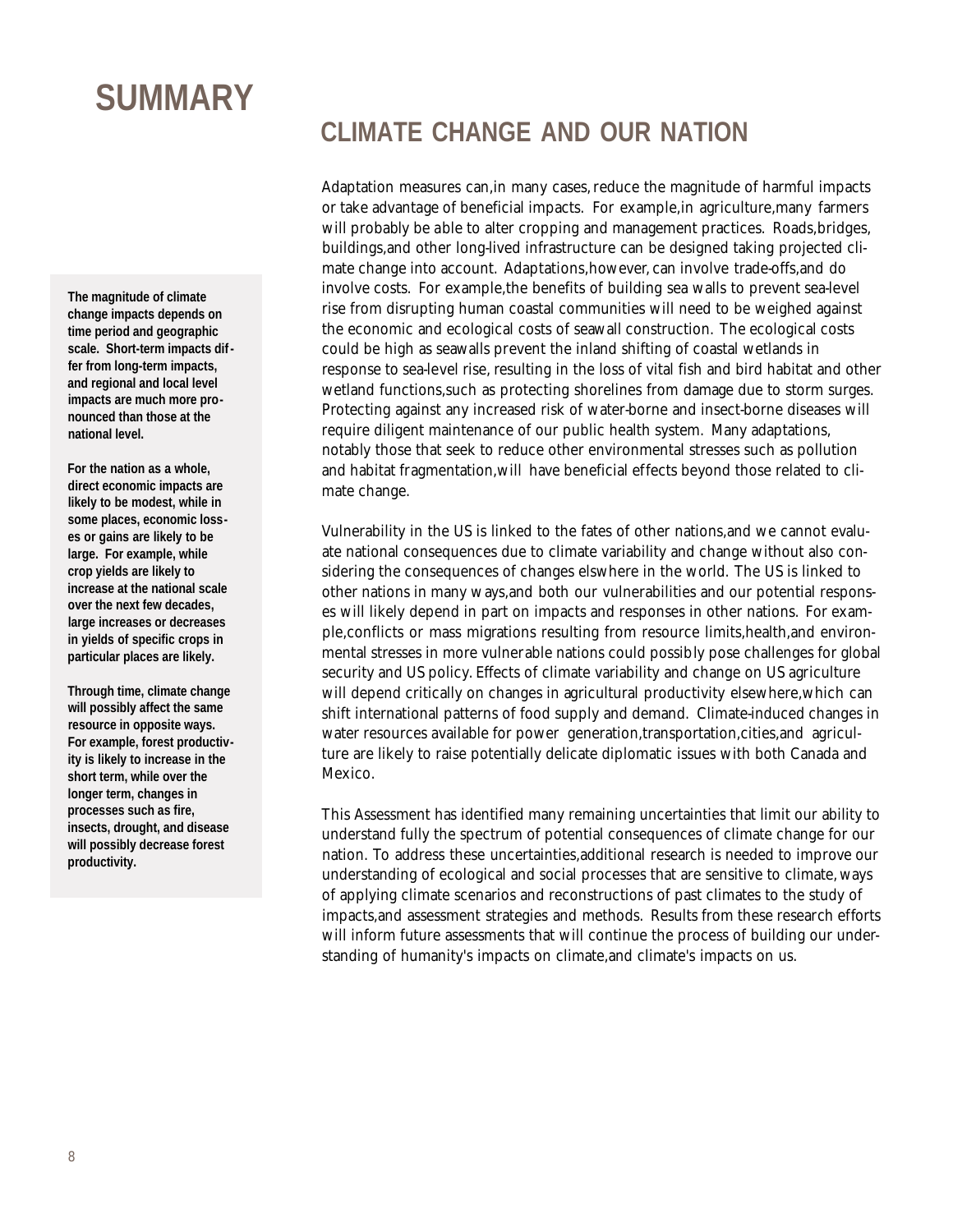### KEY FINDINGS

#### 1. Increased warming

Assuming continued growth in world greenhouse gas emissions, the primary climate models used in this Assessment project that temperatures in the US will rise 5-9ºF (3-5ºC) on average in the next 100 years. A wider range of outcomes is possible.

#### 2. Differing regional impacts

Climate change will vary widely across the US. Temperature increases will vary somewhat from one region to the next. Heavy and extreme precipitation events are likely to become more frequent, yet some regions will get drier. The potential impacts of climate change will also vary widely across the nation.

#### 3. Vulnerable ecosystems

Many ecosystems are highly vulnerable to the projected rate and magnitude of climate change. A few, such as alpine meadows in the Rocky Mountains and some barrier islands, are likely to disappear entirely in some areas. Others, such as forests of the Southeast, are likely to experience major species shifts or break up into a mosaic of grasslands, woodlands, and forests. The goods and services lost through the disappearance or fragmentation of certain ecosystems are likely to be costly or impossible to replace.

#### 4. Widespread water concerns

Water is an issue in every region, but the nature of the vulnerabilities varies. Drought is an important concern in every region. Floods and water quality are concerns in many regions. Snowpack changes are especially important in the West, Pacific Northwest, and Alaska.

#### 5. Secure food supply

At the national level, the agriculture sector is likely to be able to adapt to climate change. Overall, US crop productivity is very likely to increase over the next few decades, but the gains will not be uniform across the nation. Falling prices and competitive pressures are very likely to stress some farmers, while benefiting consumers.

#### 6. Near-term increase in forest growth

Forest productivity is likely to increase over the next several decades in some areas as trees respond to higher carbon dioxide levels. Over the longer term, changes in larger-scale processes such as fire, insects, droughts, and disease will possibly decrease forest productivity. In addition, climate change is likely to cause long-term shifts in forest species, such as sugar maples moving north out of the US.

#### 7. Increased damage in coastal and permafrost areas

Climate change and the resulting rise in sea level are likely to exacerbate threats to buildings, roads, powerlines, and other infrastructure in climatically sensitive places. For example, infrastructure damage is related to permafrost melting in Alaska, and to sea-level rise and storm surge in low-lying coastal areas.

#### 8. Adaptation determines health outcomes

A range of negative health impacts is possible from climate change, but adaptation is likely to help protect much of the US population. Maintaining our nation's public health and community infrastructure, from water treatment systems to emergency shelters, will be important for minimizing the impacts of water-borne diseases, heat stress, air pollution, extreme weather events, and diseases transmitted by insects, ticks, and rodents.

#### 9. Other stresses magnified by climate change

Climate change will very likely magnify the cumulative impacts of other stresses, such as air and water pollution and habitat destruction due to human development patterns. For some systems, such as coral reefs, the combined effects of climate change and other stresses are very likely to exceed a critical threshold, bringing large, possibly irreversible impacts.

#### 10. Uncertainties remain and surprises are expected

Significant uncertainties remain in the science underlying regional climate changes and their impacts. Further research would improve understanding and our ability to project societal and ecosystem impacts and to provide the public with additional useful information about options for adaptation. However, it is likely that some aspects and impacts of climate change will be totally unanticipated as complex systems respond to ongoing climate change in unforeseeable ways.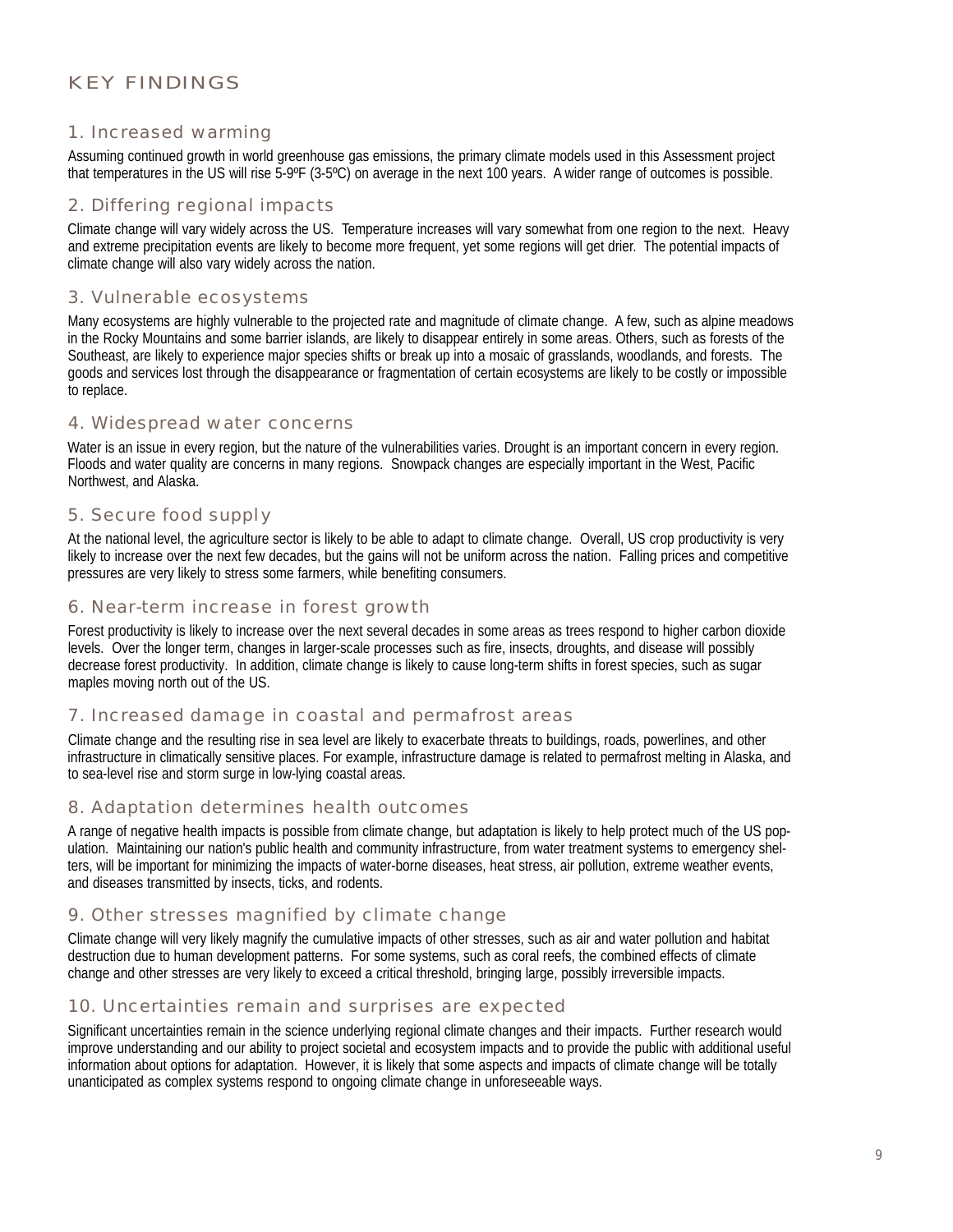# IMPACTS OF CLIMATE CHANGE

It is very likely that the US will get substantially warmer. Temperatures are projected to rise more rapidly in the next one hundred years than in the last 10,000 years. It is also very likely that there will be more precipitation overall, with more of it coming in heavy downpours. In spite of this, some areas are likely to get drier as increased evaporation due to higher temperatures outpaces increased precipitation. Droughts and flash floods are likely to become more frequent and intense.

### PERMAFROST AREAS

It is very probable that rising temperatures will cause further permafrost thawing,

damaging roads, buildings, and forests in Alaska.



### FORESTRY

Timber inventories are likely to increase over the 21st century. Hardwood productivity is likely to increase

more than softwood productivity in some regions, including the Southeast.



# SPECIES DIVERSITY

While it is possible that some species will adapt to changes in climate by shifting their ranges, human and geographic barriers,and the presence

of invasive nonnative species will limit the degree of adaptation that can occur. Losses in local biodiversity are likely to accelerate towards the end of the 21st century.



Reduced summer runoff, increased winter runoff, and increased demands are likely to compound current stresses on water supplies and flood management, especially in the western US.

### ISLANDS

Sea-level rise and storm surges will very likely threaten public health and safety and possibly reduce the availability of fresh water.

# CORAL REEFS

Increased  $CO<sub>2</sub>$  and ocean temperatures, especially combined with other stresses, will possibly

exacerbate coral reef bleaching and die-off.

٠.,



# FRESHWATER ECOSYSTEMS

Increases in water temperature and changes in seasonal patterns of runoff will very likely disturb fish habitat and affect recreational uses of lakes,streams, and wetlands.